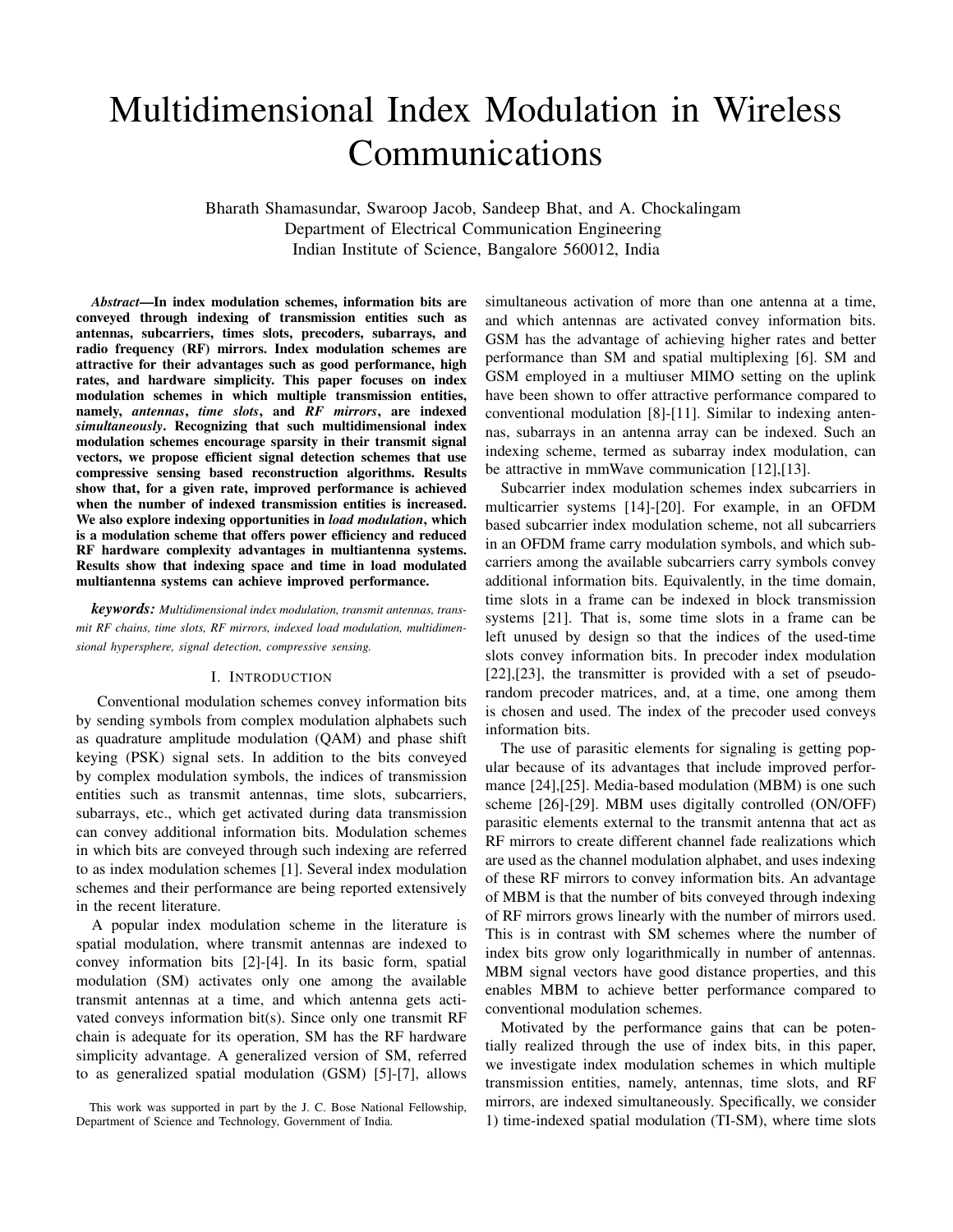and transmit antennas are indexed, 2) time-indexed mediabased modulation (TI-MBM), where time slots and RF mirrors are indexed, 3) spatial modulation–media-based modulation (SM-MBM), where transmit antennas and RF mirrors are indexed, and 4) time-indexed SM-MBM (TI-SM-MBM), where time slots, transmit antennas, and RF mirrors are indexed simultaneously. We also propose efficient signal detection schemes that use compressive sensing based reconstruction algorithms that exploit the sparsity that is inherently present in the signal vectors of these schemes. It is found that, for a given rate, improved performance can be achieved when more transmission entities are indexed.

Recently, the concept of *load modulation arrays* is getting recognized as a promising approach to realizing massive antenna arrays with low RF front-end hardware complexity [30],[31]. It eliminates the need for traditional RF upconversion modules (superheterodyne or zero-IF) consisting of DACs, mixers, and filters, and requires only one transmit power amplifier (PA) for any number of transmit antennas. It achieves this by directly varying ('modulating') the antenna impedances (load impedances) that control the antenna currents. While the RF complexity advantages of this modulation scheme have been articulated well recently, its performance aspects need more investigations. In this light, we investigate the potential role that indexing can play in improving performance. Our results are positive in this regard. In particular, we investigate *indexed load modulation* schemes, where we index space and time. Our performance results show that spatial indexing and time indexing in load modulated multiantenna systems can achieve improved performance.

The rest of the paper is organized as follows. Multidimensional modulation schemes that index antennas, time slots, and RF mirrors are presented in Sec. II. Compressive sensing based algorithms for detection of multidimensional index modulation signals are presented in Sec. III. Indexed load modulation schemes are presented in Sec. IV. Conclusions are presented in Sec. V.

#### II. MULTIDIMENSIONAL INDEX MODULATION SCHEMES

In this section, we consider multidimensional index modulation schemes in which combinations of antennas, time slots, and RF mirrors are indexed simultaneously. The considered schemes include 1) TI-SM scheme, where time slots and transmit antennas are indexed, 2) TI-MBM scheme, where time slots and RF mirrors are indexed, 3) SM-MBM scheme, where transmit antennas and RF mirrors are indexed, and 4) TI-SM-MBM scheme, where time slots, transmit antennas, and RF mirrors are indexed simultaneously. Figure 1 shows the generalized block diagram of the multidimensional index modulation scheme. The notations for various system parameters used throughout the paper are listed in Table I.

# *A. Time-indexed spatial modulation (TI-SM)*

In TI-SM, indexing is done across time and space (i.e., across time slots and antennas) [33]. The TI-SM scheme has  $n_t$  transmit antennas and one transmit RF chain. Figure



Fig. 1. Multidimensional index modulation scheme.

| $n_{t}$                                                                              | Number of transmit antennas                             |
|--------------------------------------------------------------------------------------|---------------------------------------------------------|
| $n_r$                                                                                | Number of receive antennas                              |
| $m_{rf}$                                                                             | Number of RF mirrors per transmit antenna               |
| $M \triangleq 2^{m_{rf}}$                                                            | Number of possible mirror activation patterns (MAP)     |
| $n_L$                                                                                | Number of load modulation transmit units (LM-TU)        |
| $n_K$                                                                                | Number of active LM-TUs                                 |
| $n_M$                                                                                | Number of vectors in the load modulation alphabet       |
| N                                                                                    | Length of the data part of a frame in no. of time slots |
| $\overline{K}$                                                                       | Number of active time slots per frame                   |
| $\overline{L}$                                                                       | Number of multipaths                                    |
| $\overline{\mathbb{M}}$                                                              | Conventional modulation alphabet                        |
| $\overline{\mathbb{T}}$                                                              | Set of all valid time-slot activation patterns (TAP)    |
| L                                                                                    | Set of all valid LM-TU activation patterns (LAP)        |
| $\overline{t^{\times}}$                                                              | TAP corresponding to signal vector x                    |
| $\overline{q^x}$                                                                     | LAP corresponding to signal vector $\bf{x}$             |
| $\overline{\mathbb{S}}_{\text{sm}}$                                                  | Spatial modulation (SM) signal set                      |
| $\overline{\mathbb{S}}_{\underline{\text{mbm}}}$                                     | Media-based modulation (MBM) signal set                 |
| $\overline{\mathbb{S}}_{\underline{\mathfrak{t}}\underline{\mathfrak{i}}\text{-sm}}$ | Time-indexed SM (TI-SM) signal set                      |
| $\mathbb{S}_{\text{ti-mbm}}$                                                         | Time-indexed MBM (TI-MBM) signal set                    |
| $\overline{\mathbb{S}}_{\text{sm-mbm}}$                                              | SM-MBM signal set                                       |
| $\overline{\mathbb{S}}_{\text{ti-sm-mbm}}$                                           | TI-SM-MBM signal set                                    |
| $\overleftarrow{\mathbb{S}_{lm}}$                                                    | Load modulation (LM) alphabet                           |
| $\overline{\mathbb{S}_{\textnormal{si-lm}}}$                                         | Spatially-indexed LM (SI-LM) alphabet                   |
| $\overline{\mathbb{S}_{\text{ti-lm}}}$                                               | Time-indexed LM (TI-LM) alphabet                        |
| η                                                                                    | Achieved rate in bits per channel use (bpcu)            |

TABLE I

1 specializes to TI-SM if RF mirrors and the RF mirror control switch are removed. Information bits are conveyed through time-slot indexing, antenna indexing, and QAM/PSK symbols. The channel between a transmit-receive antenna pair is assumed to be frequency-selective with  $L$  multipaths. Timeslot and antenna indexing are done as follows.

*1) Time-slot indexing:* Time is divided into frames. Each frame consists of  $N + L - 1$  time-slots, where N is the length of the data part of the frame in number of time slots, and  $L-1$ is the number of time slots used for transmitting cyclic prefix (CP). Out of N time slots, only K time slots,  $1 \leq K \leq N$ , are used for data transmission. The choice of which  $K$  slots among the N slots are selected for transmission conveys  $\lfloor \log_2 {N \choose K} \rfloor$ information bits. These bits are called 'time index bits' and the selected time slots are called 'active slots' in the frame. An N-length pattern of active/inactive status of the slots in a frame is called a 'time-slot activation pattern' (TAP). There are  $\binom{N}{K}$  possible TAPs, of which  $2^{\lfloor \log_2 \binom{N}{K} \rfloor}$  are used and they form the set of valid TAPs.

*Example:* Consider  $N = 4, K = 2$ . We have  $\binom{N}{K} = 6$ ,  $2^{\lfloor \log_2 {N \choose K} \rfloor} = 4$ . Out of the six possible TAPs, the following four TAPs can be taken as the valid TAPs for signaling –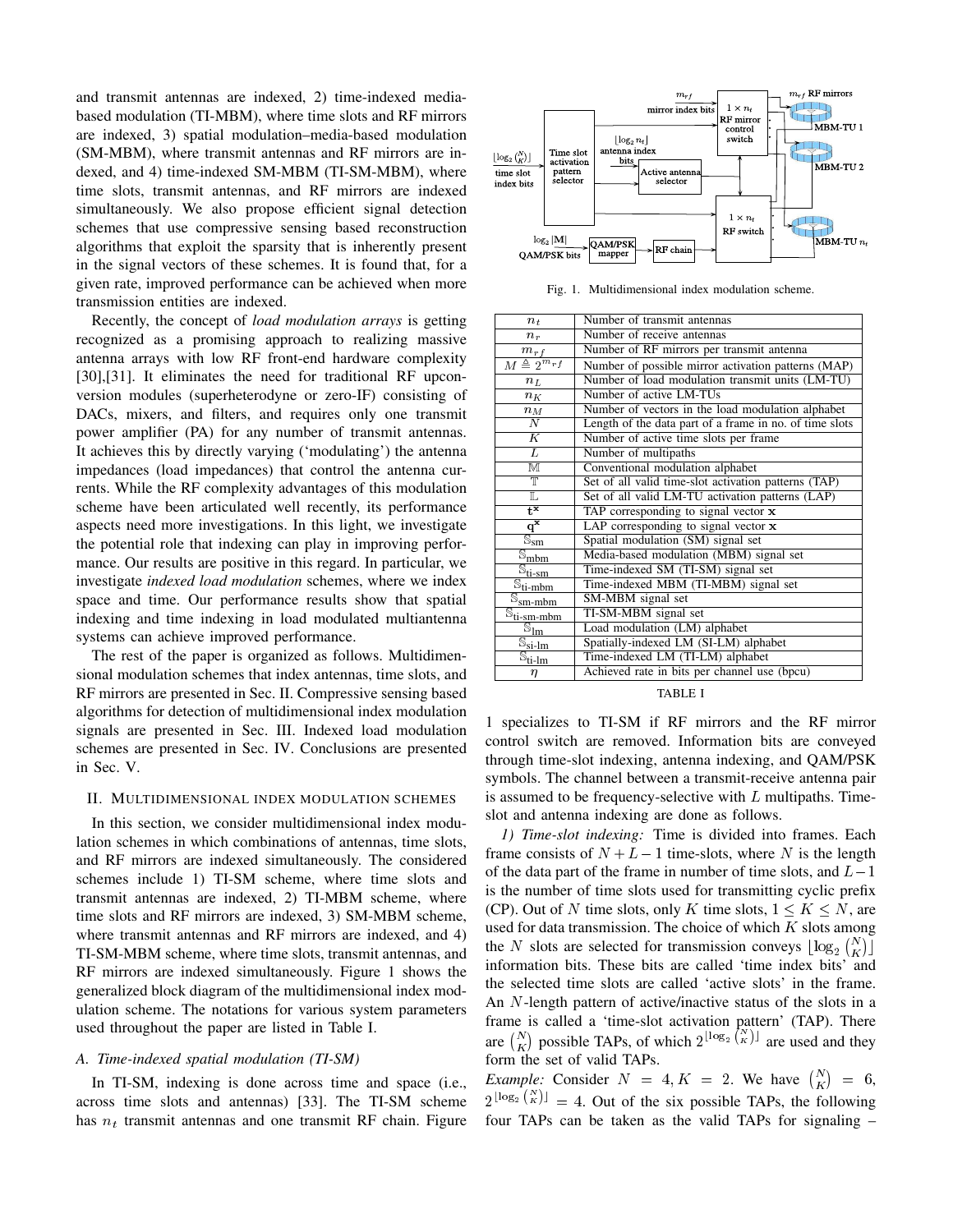$\{[1\ 0\ 0\ 1], [1\ 0\ 1\ 0], [0\ 1\ 0\ 1], [1\ 1\ 0\ 0]\},$  where '1' indicates an active slot and '0' indicates an inactive slot.

*2) Antenna indexing:* In each active slot, one transmit antenna out of  $n_t$  antennas is selected based on  $\lfloor \log_2 n_t \rfloor$ bits. These bits are called 'antenna index bits' and the antenna selected is called the 'active antenna' in that slot. Note that in a TI-SM frame, the active antenna can be different in each of the active slots. Also, none of the antennas are active in an inactive slot. Since  $K$  out of  $N$  time slots are active in a frame,  $K\lfloor \log_2 n_t \rfloor$  information bits are conveyed through antenna indexing in one frame. Further, a symbol from a conventional modulation alphabet M (say, QAM or PSK) is transmitted from the active antenna in an active slot. This conveys  $\log_2 |\mathbb{M}|$ bits in each active time slot. Hence,  $K \log_2 |\mathbb{M}|$  bits are conveyed in a frame by conventional modulation symbols. Thus, in each active time slot in a frame, an  $n_t \times 1$  SM signal vector is transmitted. The achieved rate in TI-SM scheme is therefore given by

$$
\eta_{\text{ti-sm}} = \frac{1}{N + L - 1} \left\{ \left\lfloor \log_2 {N \choose K} \right\rfloor + K \left( \left\lfloor \log_2 n_t \right\rfloor + \log_2 |\mathbb{M}| \right) \right\}
$$
 bpcu. (1)

3) TI-SM signal set: As noted earlier, an  $n_t \times 1$  SM signal vector is transmitted in an active time slot of a frame, and nothing gets transmitted in an inactive slot. The SM signal set is given by

$$
\mathbb{S}_{\text{sm}} = \{ \mathbf{s}_{j,l} : j = 1, \cdots, n_t, l = 1, \cdots, |\mathbb{M}| \}
$$
  
s.t  $\mathbf{s}_{j,l} = [0 \cdots 0 \underbrace{\mathbf{s}_l \quad 0 \cdots 0}]^T, \quad s_l \in \mathbb{M}.$  (2)  
*j*th coordinate

For example, if  $n_t = 4$  and  $|\mathbb{M}| = 2$  (i.e., BPSK), then the SM signal set is given by

$$
\mathbb{S}_{\text{sm}} = \left\{ \begin{bmatrix} 1 \\ 0 \\ 0 \\ 0 \end{bmatrix}, \begin{bmatrix} -1 \\ 0 \\ 0 \\ 0 \end{bmatrix}, \begin{bmatrix} 0 \\ 1 \\ 0 \\ 0 \end{bmatrix}, \begin{bmatrix} 0 \\ -1 \\ 0 \\ 0 \end{bmatrix}, \begin{bmatrix} 0 \\ 0 \\ 1 \\ 0 \end{bmatrix}, \begin{bmatrix} 0 \\ 0 \\ -1 \\ 0 \end{bmatrix}, \begin{bmatrix} 0 \\ 0 \\ 0 \\ 1 \end{bmatrix}, \begin{bmatrix} 0 \\ 0 \\ 0 \\ -1 \end{bmatrix} \right\}.
$$
 (3)

Let  $x_1, x_2, \dots, x_N$  denote the transmitted signal vectors in N slots. The TI-SM signal set then can be written as

$$
\mathbb{S}_{\text{ti-sm}} = \{ \mathbf{x} = [\mathbf{x}_1^T \mathbf{x}_2^T \cdots \mathbf{x}_N^T]^T : \mathbf{x}_i \in \mathbb{S}_{\text{sm}} \cup \mathbf{0},
$$
  
  $||\mathbf{x}||_0 = K \text{ and } \mathbf{t}^{\mathbf{x}} \in \mathbb{T} \},$  (4)

where 0 denotes  $n_t \times 1$  zero vector,  $\mathbb T$  denotes the set of all valid TAPs, and  $t^*$  denotes the TAP corresponding to the signal vector x. The size of TI-SM signal set is  $|S_{ti-sm}|$  =  $2^{\lfloor \log_2 {N \choose K} \rfloor} (n_t | \mathbb{M}|)^K$ . For example, if  $N = 4, K = 2, n_t = 1$  $4$ ,  $|\mathbb{M}| = 4$ , then  $|\mathbb{S}_{\text{ti-sm}}| = 1024$ . An  $Nn_t \times 1$  TI-SM signal vector from  $\mathbb{S}_{\text{ti-sm}}$  is transmitted over N slots in a frame.

*4) TI-SM received signal:* We assume that the channel remains invariant for one frame duration. Let  $n_r$  denote the number of receive antennas at the receiver. Assuming perfect channel knowledge at the receiver, after removing the CP, the  $Nn_r \times 1$  received signal vector can be written as

$$
y = Hx + n,\t\t(5)
$$

where **n** is  $Nn_r \times 1$  noise vector with  $\mathbf{n} \sim \mathcal{CN}(\mathbf{0}, \sigma^2 \mathbf{I})$  and H is  $Nn_r \times Nn_t$  equivalent block circulant matrix given by

$$
\mathbf{H} = \begin{bmatrix} \mathbf{H}_0 & \mathbf{0} & \mathbf{0} & \cdots & \mathbf{H}_{L-1} & \cdots & \mathbf{H}_1 \\ \mathbf{H}_1 & \mathbf{H}_0 & \mathbf{0} & \cdots & \mathbf{0} & \cdots & \mathbf{H}_2 \\ \vdots & & & \vdots & & \\ \mathbf{H}_{L-1} & \mathbf{H}_{L-2} & \cdots & \mathbf{H}_0 & \mathbf{0} & \cdots & \mathbf{0} \\ \mathbf{0} & \mathbf{H}_{L-1} & \cdots & \mathbf{H}_1 & \mathbf{H}_0 & \cdots & \mathbf{0} \\ \vdots & & & \vdots & & \\ \mathbf{0} & \mathbf{0} & \cdots & \cdots & \cdots & \mathbf{H}_0 \end{bmatrix}, \quad (6)
$$

where  $H_l$  denotes the  $n_r \times n_t$  channel matrix corresponding to the *l*th multipath,  $l = 0, \dots, L - 1$ . Uniform power delay profile is assumed such that  $\mathbf{h}_l^k \sim \mathcal{CN}(\mathbf{0}, \frac{1}{L}\mathbf{I})$ , where  $\mathbf{h}_l^k$  is the *k*th column of  $H_l$ .

#### *B. Time-indexed media-based modulation (TI-MBM)*

In this section, we consider TI-MBM. In TI-MBM, indexing is done across time slots and RF mirrors [34]. The TI-MBM transmitter consists of one transmit antenna (i.e.,  $n_t = 1$ ) and  $m_{rf}$  RF mirrors placed near it. The transmit antenna and its  $m_{rf}$  RF mirrors are together called an 'MBM transmit unit' (MBM-TU). Figure 1 specializes to TI-MBM by using only one MBM-TU and removing the RF switch. Bits are conveyed through time-slot indexing, RF mirror indexing, and QAM/PSK symbols. Time-slot indexing is done in the same way as in TI-SM. A symbol from the alphabet M gets sent in each active time slot.

*1) RF mirror indexing:* The propagation environment near the transmit antenna in each active slot is controlled by the ON/OFF status of the  $m_{rf}$  RF mirrors. The ON/OFF status of the  $m_{rf}$  mirrors is controlled by  $m_{rf}$  information bits. These bits are called the 'mirror index bits'. An  $m_{rf}$ -length pattern of ON/OFF status of the mirrors in an active slot is called a 'mirror activation pattern' (MAP). In an active slot, one of the  $2^{m_{rf}}$  MAPs is selected using  $m_{rf}$  information bits. A mapping is done between the combinations of  $m_{rf}$  information bits and the MAPs. The mapping between the MAPs and information bits is made known a priori to both the transmitter and the receiver for encoding and decoding purposes, respectively. In each active time slot in a frame, a  $2^{m_{rf}} \times 1$  MBM signal vector is transmitted. The achieved rate in TI-MBM scheme is therefore given by

$$
\eta_{\text{ti-mbm}} = \frac{1}{N + L - 1} \left\{ \left\lfloor \log_2 {N \choose K} \right\rfloor + K \left( m_{rf} + \log_2 |\mathbb{M}| \right) \right\} \text{ bpcu.}
$$
 (7)

It is noted that the conventional MBM without time-slot indexing becomes a special case of TI-MBM when  $K = N$ .

2) *TI-MBM signal set:* Define  $M_0 \triangleq M \cup 0$  and  $M \triangleq 2^{m_r f}$ . The conventional MBM signal set, denoted by  $\mathbb{S}_{\text{mbm}}$ , is the set of  $M \times 1$ -sized MBM signal vectors, which is given by

$$
\mathbb{S}_{\text{mbm}} = \left\{ \mathbf{s}_{k,q} \in \mathbb{M}_0^M : k = 1, \cdots, M, q = 1, \cdots, |\mathbb{M}| \right\}
$$
  
s.t  $\mathbf{s}_{k,q} = \left[ 0 \cdots 0 \underbrace{s_q \quad 0 \cdots 0} \right]^T, s_q \in \mathbb{M},$  (8)  
<sub>kth coordinate</sub>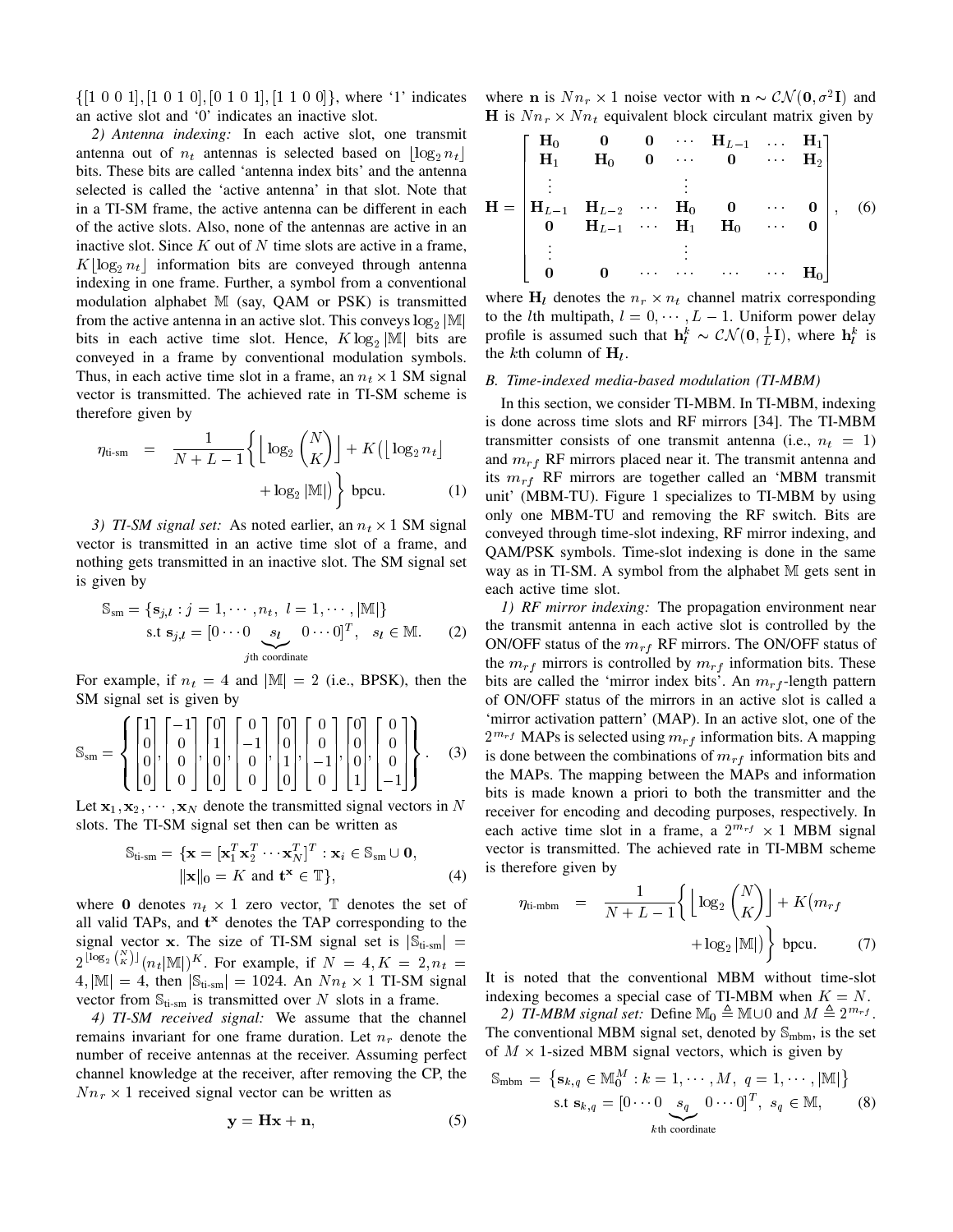where  $k$  is the index of the MAP. The size of the MBM signal set is  $|\mathbb{S}_{\text{mbm}}| = M|\mathbb{M}|$ . For example, for  $m_{rf} = 2$  and  $|\mathbb{M}| = 2$ (i.e., BPSK), the MBM signal set is given by

$$
\mathbb{S}_{\text{mbm}} = \left\{ \begin{bmatrix} 1 \\ 0 \\ 0 \\ 0 \end{bmatrix}, \begin{bmatrix} -1 \\ 0 \\ 0 \\ 0 \end{bmatrix}, \begin{bmatrix} 0 \\ 1 \\ 0 \\ 0 \end{bmatrix}, \begin{bmatrix} 0 \\ -1 \\ 0 \\ 0 \end{bmatrix}, \begin{bmatrix} 0 \\ 0 \\ 1 \\ 0 \end{bmatrix}, \begin{bmatrix} 0 \\ 0 \\ -1 \\ 0 \end{bmatrix}, \begin{bmatrix} 0 \\ 0 \\ 0 \\ 1 \end{bmatrix}, \begin{bmatrix} 0 \\ 0 \\ 0 \\ -1 \end{bmatrix} \right\}. \tag{9}
$$

Let  $x_1, x_2, \dots, x_N$  denote the transmitted signal vectors in N slots. The TI-MBM signal set then can be written as

$$
\mathbb{S}_{\text{ti-mbm}} = \left\{ \mathbf{x} = [\mathbf{x}_1^T \mathbf{x}_2^T \cdots \mathbf{x}_N^T]^T : \mathbf{x}_j \in \mathbb{S}_{\text{mbm}} \cup \mathbf{0}, \|\mathbf{x}\|_0 = K \text{ and } \mathbf{t}^{\mathbf{x}} \in \mathbb{T} \right\},
$$
 (10)

where  $\mathbb T$  denotes the set of valid TAPs and  $t^x$  denotes the TAP corresponding to x. The size of the TI-MBM signal set is  $|\mathbb{S}_{\text{ti-mbm}}| = 2^{\lfloor \log_2 {N \choose K} \rfloor} (M |\mathbb{M}|)^K$ . An  $NM \times 1$  TI-MBM signal vector from  $\mathbb{S}_{\text{ti-mbm}}$  is transmitted over N slots in a frame.

3) TI-MBM received signal: Let  $h^j(l,k)$  denote the channel gain from the transmit MBM-TU to the  $j$ th receive antenna on the *l*th multipath for the *k*th MAP, where  $h^{j}(l, k) \sim \mathcal{CN}(0, \frac{1}{L})$ . Assume that the channel remains invariant over one frame duration and assume perfect timing and channel knowledge at the receiver. After removing the CP, the  $Nn_r \times 1$ -sized received signal vector y can be written as  $y = Hx + n$ , where n is the noise vector of size  $Nn_r \times 1$  with  $\mathbf{n} \sim \mathcal{CN}(\mathbf{0}, \sigma^2 \mathbf{I})$ , and H is the  $Nn_r \times NM$  equivalent block circulant matrix of the same form as (6), with  $H_l$  being the  $n_r \times M$  channel matrix corresponding to the lth multipath.

#### *C. Spatial modulation–media-based modulation (SM-MBM)*

In this section, we consider SM-MBM. In SM-MBM, indexing is done across MBM-TUs and RF mirrors. The SM-MBM transmitter has  $n_t$  MBM-TUs and one RF chain. Figure 1 specializes to SM-MBM by removing the time-slot activation pattern selector, as indexing in time is not involved in SM-MBM. Bits are conveyed through MBM-TU indexing, RF mirror indexing, and QAM/PSK symbols.

In SM-MBM, all the  $N$  time slots in a frame are used for transmission. In each time slot, one out of  $n_t$  MBM-TUs is selected based on  $\lfloor \log_2 n_t \rfloor$  bits, and an  $n_t \times 1$  SM signal vector from  $\mathbb{S}_{\text{sm}}$  gets transmitted across  $n_t$  MBM-TUs. The  $m_{rf}$  mirrors near the active MBM-TU are made ON/OFF depending on the MAP chosen based on  $m_{rf}$  bits. Therefore, in addition to the bits conveyed by the SM vector, the different channel fade realizations created by the RF mirrors in the active MBM-TU also convey bits through the MAP index. Hence, the achieved rate in SM-MBM is given by

$$
\eta_{\text{sm-mbm}} = \frac{N}{N + L - 1} \left\{ \left\lfloor \log_2 n_t \right\rfloor + m_{rf} + \log_2 |\mathbb{M}| \right\}. (11)
$$

*1) SM-MBM signal set:* The SM-MBM signal set, denoted by  $\mathbb{S}_{\text{sm-mbm}}$ , is given by

$$
\mathbb{S}_{\text{sm-mbm}} = \{ \mathbf{z} = [\mathbf{z}_1^T \mathbf{z}_2^T \cdots \mathbf{z}_{n_t}^T]^T : \mathbf{z}_j = s_j \mathbf{e}_{l_j},
$$
  

$$
l_j \in \{1, \cdots, M\} \text{ and } \mathbf{s} = [s_1 s_2 \cdots s_{n_t}]^T \in \mathbb{S}_{\text{sm}}\}, \text{ (12)}
$$

where  $s_j \in \mathbb{M} \cup \{0, l_j \}$  is the index of the MAP chosen on the jth MBM-TU, and  $\mathbf{e}_{l_j}$  is an  $M \times 1$  vector whose  $l_j$ th coordinate is '1' and all other coordinates are zero. Note that the length of a SM-MBM signal vector is  $n_t M \times 1$ , and the size of SM-MBM signal set is  $|\mathbb{S}_{\text{sm-mbm}}| = n_t M |\mathbb{M}|$ . The transmit vector in N time slots of a TI-SM frame is an  $Nn_tM \times 1$  vector given by  $\mathbf{x} = [\mathbf{x}_1^T \mathbf{x}_2^T \cdots \mathbf{x}_N^T]^T$ , where  $\mathbf{x}_i \in \mathbb{S}_{\text{sm-mbm}}$ . The number of possible transmit vectors in a frame is  $(n_t M |M|)^N$ .

2) SM-MBM received signal: Let  $h^{(j,i)}(l,k)$  denote the channel gain from from the ith MBM-TU to the jth receive antenna on the lth multipath for the kth MAP, where  $h^{(j,i)}(l,k) \sim \mathcal{CN}(0,\frac{1}{L})$ . In each slot, an SM-MBM signal vector from  $\mathbb{S}_{sm-mbm}$  is sent. At the receiver, after removing the CP, the  $Nn_r \times 1$  received signal vector y can be written as  $y = Hx + n$ , where **n** is the  $Nn_r \times 1$  noise vector with  $\mathbf{n} \sim \mathcal{CN}(0, \sigma^2 \mathbf{I})$ , and H is the  $N n_r \times N n_t M$  equivalent block circulant channel matrix of the form (6), with  $H_l$  being the  $n_r \times n_t M$  channel matrix corresponding to the *l*th multipath.

#### *D. Time-indexed SM-MBM (TI-SM-MBM)*

In this section, we consider TI-SM-MBM, which is a generalized scheme of which TI-SM, TI-MBM, and SM-MBM are special cases. In TI-SM-MBM, time slots, antennas, and RF mirrors are indexed simultaneously (see Fig. 1). The TI-SM-MBM scheme has  $n_t$  MBM-TUs and one transmit RF chain. Time indexing is done by choosing  $K$  out of  $N$  time slots in a frame as active slots, based on  $\lfloor \log_2 {N \choose K} \rfloor$  bits. In an active time slot, one of the  $n_t$  MBM-TUs is selected based on  $\lfloor \log_2 n_t \rfloor$  bits and activated. The RF mirrors associated with the active MBM-TU are controlled by  $m_{rf}$  bits that select a MAP. A symbol from M is transmitted from the active MBM-TU in an active time slot. Therefore, the achieved rate in TI-SM-MBM scheme is given by

$$
\eta_{\text{ti-sm-mbm}} = \frac{1}{N + L - 1} \left\{ \left\lfloor \log_2 {N \choose K} \right\rfloor + K \left( \left\lfloor \log_2 n_t \right\rfloor + m_{rf} + \log_2 |\mathbb{M}| \right) \right\} \text{ bpcu.} \quad (13)
$$

*1) TI-SM-MBM signal set:* In TI-SM-MBM, an SM-MBM signal vector from  $\mathbb{S}_{\text{sm-mbm}}$  in (12) is transmitted in an active time slot and nothing gets transmitted in an inactive time slot. Let  $x_1, x_2, \dots, x_N$  denote the transmit vectors in N slots. The TI-SM-MBM signal set is then given by

$$
\mathbb{S}_{\text{ti-sm-mbm}} = \{ \mathbf{x} = [\mathbf{x}_1^T \mathbf{x}_2^T \cdots \mathbf{x}_N^T]^T : \mathbf{x}_j \in \mathbb{S}_{\text{sm-mbm}} \cup \mathbf{0},
$$
  
 
$$
\|\mathbf{x}\|_0 = K \text{ and } \mathbf{t}^{\mathbf{x}} \in \mathbb{T} \},
$$
 (14)

where 0 denotes the  $n_t M \times 1$  zero vector,  $\mathbf{t}^{\mathbf{x}}$  is the TAP of x and  $T$  is the set of all valid TAPs. The length of a TI-SM-MBM signal vector is thus  $Nn_t M \times 1$ . Note that there are only K non-zero elements out of  $Nn_tM$  elements in a TI-SM-MBM signal vector, whose positions are decided by the chosen TAP, MAP, and active MBM-TU index. The size of the TI-SM-MBM signal set is  $|\mathbb{S}_{\text{ti-sm-mbm}}| = 2^{\lfloor \log_2 {N \choose K} \rfloor} (n_t M |\mathbb{M}|)^K$ . A signal vector from  $\mathbb{S}_{\text{ti-sm-mbm}}$  is transmitted in a frame. It can be seen that TI-SM, TI-MBM, and SM-MBM become special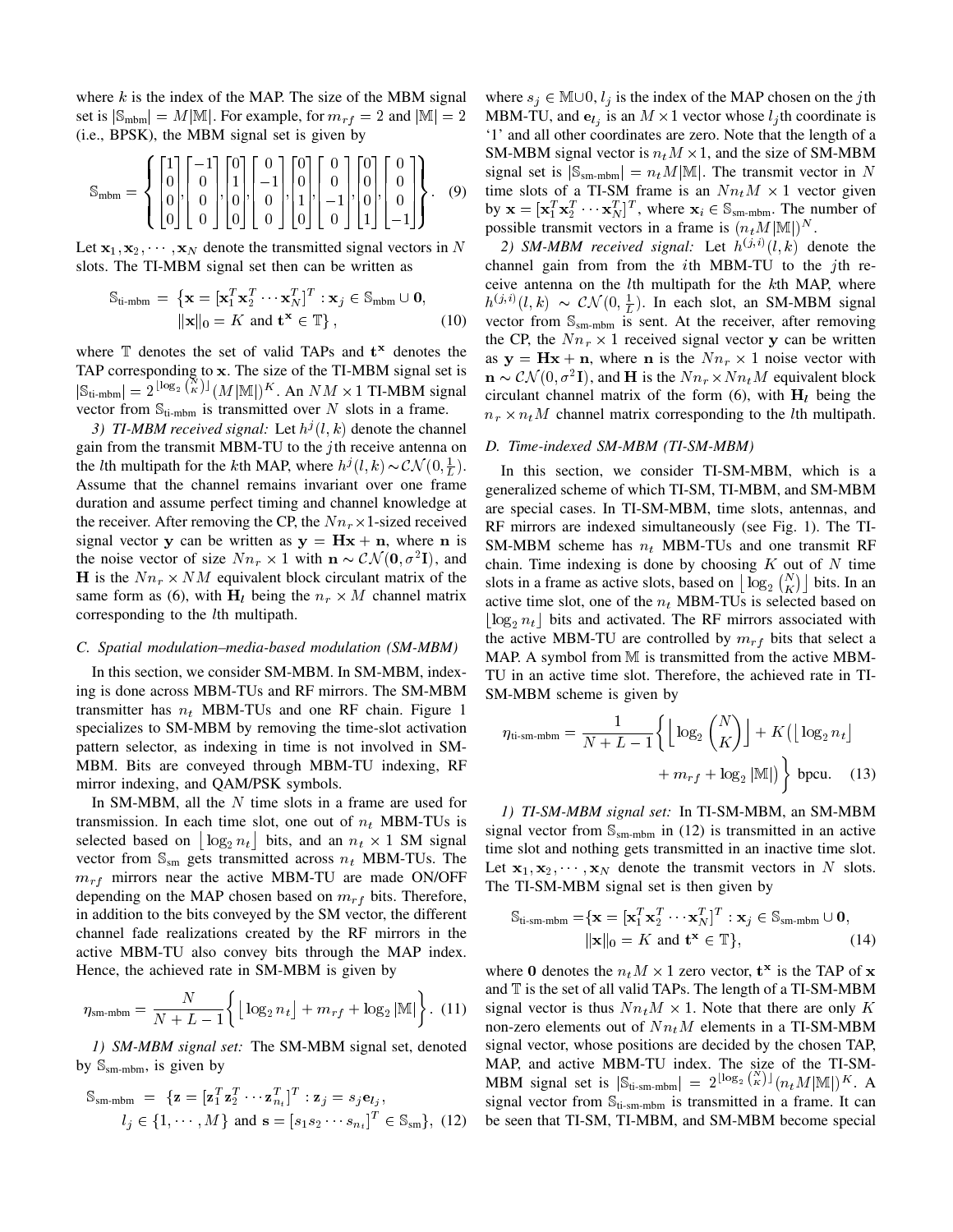cases of TI-SM-MBM when i)  $K < N$ ,  $n_t > 1$ ,  $m_{rf} = 0$ , ii)  $K < N$ ,  $n_t = 1$ ,  $m_{rf} \ge 1$ , and iii)  $K = N$ ,  $n_t > 1$ ,  $m_{rf} \geq 1$ , respectively.

*2) TI-SM-MBM received signal:* At the receiver, after removing the CP, the  $Nn_r \times 1$  received signal vector y can be written as  $y = Hx + n$ , where  $x \in \mathbb{S}_{t_i-sm-mbm}$  is the transmit vector of size  $Nn_t M \times 1$ , and **n** and **H** are as defined for SM-MBM.

# *E. ML detection performance*

In Fig. 2, we present the BER performance of the TI-SM, TI-MBM, SM-MBM, and TI-SM-MBM schemes under ML detection for  $N = 4$ ,  $L = 2$ , and  $n_r = 8$ . Note that in all the four schemes only one transmit RF chain is used. All the four schemes are configured such that they achieve the same rate of 3.2 bpcu. Also, for the time-indexed schemes (i.e., for TI-SM, TI-MBM, TI-SM-MBM)  $K$  is taken to be 2. To achieve 3.2 bpcu rate, TI-SM scheme uses  $n_t = 4$  and 32-QAM, TI-MBM uses  $n_t = 1$ ,  $m_{rf} = 3$ , and 16-QAM, SM-MBM uses  $n_t = 4$ ,  $m_{rf} = 1$ , and BPSK, and TI-SM-MBM uses  $n_t = 4$ ,  $m_{rf}$  = 3, and 4-QAM. The following observations can be made from Fig. 2.

- First, a comparison between TI-SM and TI-MBM shows that MBM with time indexing can be more attractive compared to SM with time indexing (about 2 dB advantage at  $10^{-3}$  BER). This is because to match the bpcu, SM needs more antennas and/or increased QAM-size which can lead to relatively poor performance as observed in the figure. Note that  $n_t = 4$  and QAM-size is 32 for TI-SM, whereas  $n_t = 1$  and QAM-size is 16 for TI-MBM. The linear increase in rate as a function of number of mirrors in MBM allows this QAM-size reduction.
- Next, SM-MBM is found to outperform both TI-SM and TI-MBM (about 5.8 dB and 3.8 dB advantage, respectively, at  $10^{-3}$  BER). This can be attributed to the fact that time-indexed schemes incur a rate loss due to inactive time slots, and to compensate this loss the QAMsize and/or number of antennas and/or number of RF mirrors have to be increased in order to match the bpcu. This explains why TI-SM and TI-MBM need 32-QAM and 16-QAM, respectively, to achieve 3.2 bpcu. Whereas, SM-MBM achieves the same rate using just BPSK. On the other hand, time indexing offers the advantage of reduced inter-symbol interference (ISI) due to inactive slots. Here, the degrading effect of increased QAM-size dominates the beneficial effect of reduced ISI. size one of monetarity controlled in the base of the size increase of  $\frac{1}{2}$  and  $\frac{1}{2}$  and  $\frac{1}{2}$  and  $\frac{1}{2}$  and  $\frac{1}{2}$  and  $\frac{1}{2}$  and  $\frac{1}{2}$  and  $\frac{1}{2}$  and  $\frac{1}{2}$  and  $\frac{1}{2}$  and  $\frac{1}{2}$  a
- Finally, TI-SM-MBM in which indexing is done on all the three entities (time slots, antennas, RF mirrors) is the most attractive (about 7.2 dB, 5.2 dB, and 1.4 dB advantage at  $10^{-3}$  BER compared to TI-SM, TI-MBM, and SM-MBM, respectively). Note that using time indexing on top of SM-MBM turns out to be advantageous compared to SM-MBM without time indexing. This is because, here, the beneficial effect of reduced ISI due to time indexing is more compared to the degrading effect



Fig. 2. BER performance of TI-SM, TI-MBM, SM-MBM, and TI-SM-MBM schemes with 3.2 bpcu under ML detection,  $N = 4$ ,  $L = 2$ ,  $n_r = 8$ .

The above observations and discussions illustrate that indexing multiple entities with a careful choice of system configuration/parameters exploiting the underlying tradeoffs involved can be beneficial. Further, note that ML detection becomes prohibitively complex for large-dimension signals because of the exponential complexity. We exploit the inherent sparsity in the indexed transmit vectors to devise low-complexity compressive sensing based detection algorithms.

#### III. COMPRESSIVE SENSING BASED DETECTION

It is noted that the transmit vectors in the multidimensional index modulation schemes presented in the previous section are inherently sparse. This can be seen from their signal sets defined in  $(4)$ ,  $(10)$ ,  $(12)$ , and  $(14)$ . As a specific example, consider TI-SM-MBM with  $N = 16, K = 6, n_t = 4$ , and  $m_{rf} = 4$ . While the length of each transmit vector is  $Nn_tM = 16 \times 4 \times 2^4 = 1024$ , there are only  $K = 6$  nonzero elements in each vector. This results in a sparsity factor of  $\frac{K}{Nn_tM} = \frac{6}{1024}$ . This sparsity can be exploited for efficient signal detection using sparse recovery algorithms.

#### *A. Sparsity-exploiting signal detection*

Several sparse recovery algorithms are known in the literature [35]-[37]. A sparse recovery algorithm seeks solution to the following problem:

$$
\min_{\mathbf{x}} \|\mathbf{x}\|_0 \text{ subject to } \mathbf{b} = \mathbf{A}\mathbf{x} + \mathbf{n},\tag{15}
$$

where  $\mathbf{A} \in \mathbb{C}^{m \times n}$  is the called the sensing matrix,  $\mathbf{b} \in \mathbb{C}^{m \times 1}$ is the noisy observation corresponding to the input vector  $\mathbf{x} \in \mathbb{C}^{n \times 1}$ , and  $\mathbf{n} \in \mathbb{C}^{m \times 1}$  is the complex noise vector. The sparse nature of the index modulation transmit vectors allows us to model the signal detection problem at the receiver as a sparse recovery problem of the form (15). In our detection problem, the sensing matrix  $\bf{A}$  in (15) is the channel matrix  $H$ , the noisy observation  $b$  is the received signal vector  $y$ , and the goal is to detect the sparse transmit vector x. We adapt greedy sparse recovery algorithms such as orthogonal matching pursuit (OMP) [35], compressed sampling matching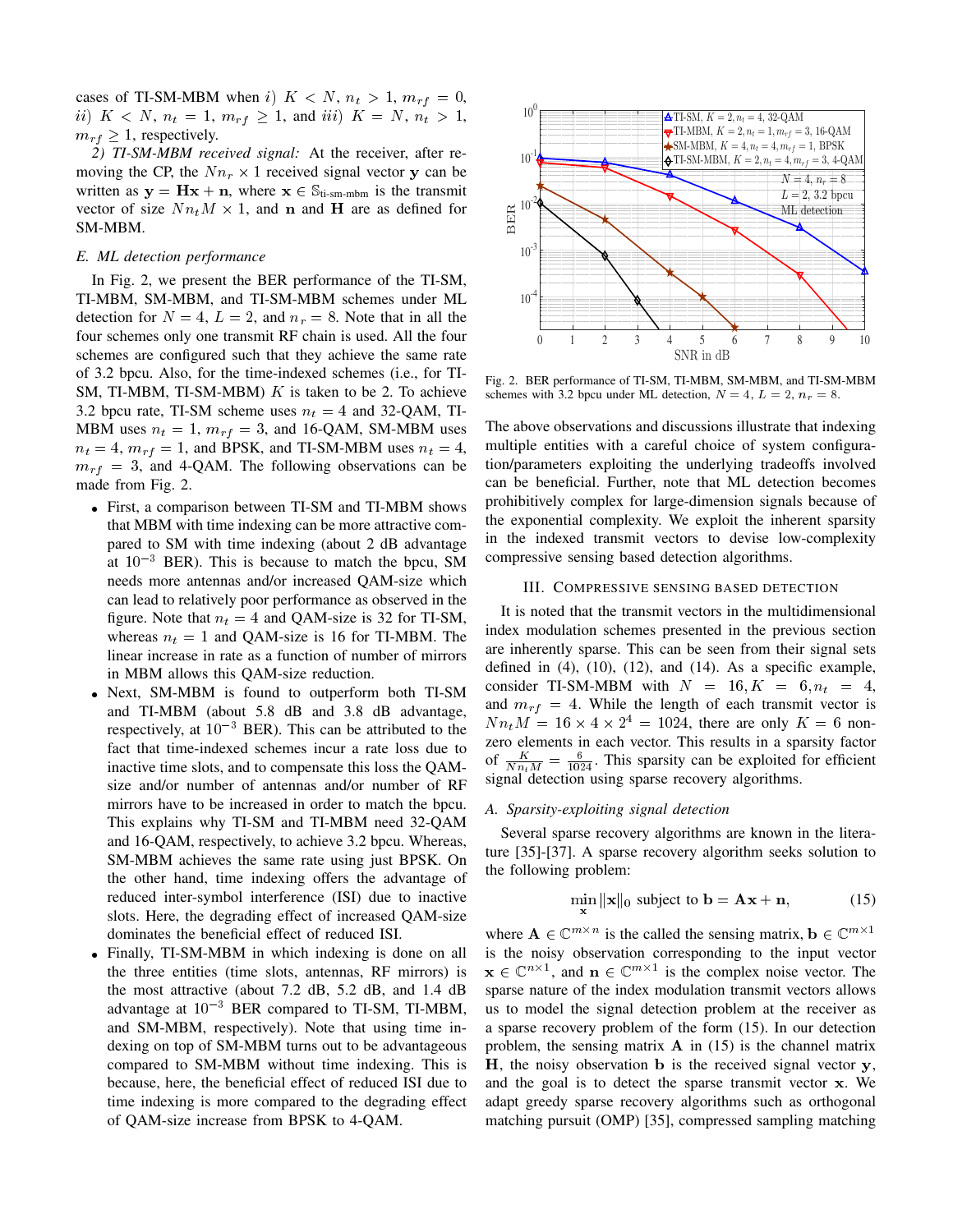# Algorithm 1 Sparsity-exploiting detection algorithm

1: Inputs:  $y$ ,  $H$ ,  $K$ ,  $T$ 2: Initialize:  $j = 0$ 3: repeat 4:  $\hat{\mathbf{x}}_r = \text{SR}(\mathbf{y}, \mathbf{H}, K + j)$   $\triangleright$  Sparse recovery algorithm  $5:$  $\mathbf{t}^{\hat{\mathbf{x}}_r,(j)} = \text{TAP}(\hat{\mathbf{x}}_r)$   $\triangleright$  Extract TAP 6: **if**  $\|\mathbf{t}^{\hat{\mathbf{x}}_r,(j)}\|_0 = K$  and  $\mathbf{t}^{\hat{\mathbf{x}}_r,(j)} \in \mathbb{T}$ 7: **for**  $k = 1$  to N <sup>8:</sup>  $\hat{\mathbf{x}}^k = \text{argmin}$  $\mathbf{s} \in \mathbb{S}_{\text{sm-mbm}}$  $\label{eq:estim} ||\hat{\mathbf{x}}_r^k - \mathbf{s}||^2, \ \ \text{if} \ t_k^{\hat{\mathbf{x}}_r,(j)} = 1$  $= 0,$  if  $t_k^{\hat{\mathbf{x}}_r,(j)} = 0$ 9: end for 10: **break**;  $\triangleright$  break repeat loop 11: **else**  $j = j + 1$  $12:$  end if 13: **until**  $j < (Nn_tM - K)$ 

14: Output: Estimated TI-SM-MBM signal vector

 $\hat{\textbf{x}} = [\hat{\textbf{x}}^{1^T} \hat{\textbf{x}}^{2^T} \cdots \ \hat{\textbf{x}}^{N^T} ]^T$ 

pursuit (CoSaMP) [36], and subspace pursuit (SP) [37] for our purpose. For an  $m \times n$  sensing matrix and a k-sparse vector, the reconstruction complexity of these algorithms is  $\mathcal{O}(kmn)$ . Algorithm 1 lists the sparsity-exploiting detection algorithm for TI-SM-MBM.

In Algorithm 1, SR denotes sparse recovery algorithm, which can be any one of OMP, CoSaMP, SP. The signal vector reconstructed by SR is denoted by  $\hat{\mathbf{x}}_r$ . Detecting a TI-SM-MBM signal vector involves  $i)$  obtaining a valid TAP and  $ii)$ detecting the SM-MBM signal vector in each active time slot. In a given iteration j, the estimated TAP,  $\mathbf{t}^{\hat{\mathbf{x}}_r,(j)}$ , is obtained from the received vector as follows. A TI-SM-MBM signal vector consists of SM-MBM signal vectors in  $K$  active time slots and zero vectors in  $N - K$  inactive time slots. The SM-MBM signal vector in an active time slot consists of only one non-zero element. Hence, SR is expected to reconstruct  $\hat{\mathbf{x}}_r$ with exactly one non-zero element in the subvector of each active time slot. This constraint on the expected support set is not incorporated in the standard sparse recovery algorithms. A standard sparse recovery algorithm can output a vector with  $K$ non-zero entries in any of the  $Nn_tM$  positions of  $\hat{\mathbf{x}}_r$ . In order to extract TAP from  $\hat{\mathbf{x}}_r$ , the algorithm treats a time slot with at least one non-zero entry in the subvector of that time slot to be an active time slot. In order to identify the  $K$  active time slots in the TI-SM-MBM signal vector, SR is used multiple times over a range of sparsity values starting from  $K$ . The TAP vector corresponding to  $\hat{\mathbf{x}}_r$  in the *j*th iteration is obtained such that  $t_k^{\hat{\mathbf{x}}_r,(j)} = 1$  if kth slot is active and zero otherwise. The input sparsity value is incremented by one till a valid TAP is obtained. On recovering an  $\hat{\mathbf{x}}_r$  with valid TAP, the subvector in each active time slot is mapped to the SM-MBM signal vector which is nearest in the Euclidean sense (i.e., to the nearest vector in  $\mathbb{S}_{sm-mbm}$  ). This is shown in Step 8 of the algorithm, where  $\hat{\mathbf{x}}_r^k$  denotes the  $n_t M \times 1$ -length recovered subvector in the kth time slot and  $\hat{\mathbf{x}}^k$  is the signal vector to which  $\hat{\mathbf{x}}_r^k$ gets mapped. The detected TI-SM-MBM signal vector output from the algorithm is  $\hat{\mathbf{x}} = [\hat{\mathbf{x}}]^{T} \hat{\mathbf{x}}^{2} \cdots \hat{\mathbf{x}}^{N}$  The decoding of information bits from  $\hat{x}$  involves obtaining time-slot index bits, mirror index bits, antenna index bits, and QAM symbol bits. The time-slot index bits are decoded from the indices of active time slots in  $\hat{x}$  using combinadics based decoding [7]. The mirror index bits and antenna index bits are decoded from the detected SM-MBM signal vectors in active time slots. The detected SM-MBM signal vector also gives the QAM symbol being transmitted, from which QAM bits can be decoded.

We note that **Algorithm 1** can be used for the detection of TI-SM, TI-MBM, and SM-MBM, as they are special cases of TI-SM-MBM. The only change is in the nearest symbol mapping in Step 8, where  $\hat{x}_r^k$  has to be mapped to the nearest SM signal vector from  $\mathbb{S}_{\text{sm}}$  for TI-SM and to the nearest MBM signal vector from  $\mathbb{S}_{\text{mbm}}$  for TI-MBM.

### *B. Performance results*

This subsection presents the BER performance of the various index modulation schemes with OMP, CoSaMP, and SP based detection.

*1) TI-SM-MBM performance with OMP, CoSaMP, SP:* In Fig. 3, we present the BER performance of TI-SM-MBM with OMP, CoSaMP, and SP based signal detection. The considered TI-SM-MBM scheme uses  $N = 16, K = 6, n_t =$  $8, n_r = 8, m_{rf} = 4$ , and 4-QAM. The number of multipaths considered is  $L = 4$ , and the achieved rate is 3.47 bpcu. From Fig. 3, it can be seen that SP and CoSaMP based detection achieve superior performance compared to OMP based detection. While the BER floors at around  $10^{-4}$  with OMP, it falls much below  $10^{-4}$  with CoSaMP and SP. Between SP and CoSaMP, SP has superior reconstruction performance. This can be seen from the SNR advantage of about 1.5 dB at  $10^{-5}$  BER in favor of SP based detection compared to CoSaMP based detection.

*2) TI-SM, TI-MBM, SM-MBM, TI-SM-MBM performance with SP based detection:* In Fig. 4, we present the BER performance of TI-SM, TI-MBM, SM-MBM and TI-SM-MBM with SP based detection. All the four schemes use  $N = 16$  and  $n_r = 8$ . The number of multipaths is  $L = 4$ . The SM-MBM scheme achieves 3.36 bpcu using  $n_t = 4, m_{rf} = 1$ , and BPSK. The TI-SM, TI-MBM, and SM-MBM schemes achieve 3.47 bpcu using the following configurations:  $i$ ) TI-SM:  $K = 6, n_t = 16$ , and 32-QAM, ii) TI-MBM:  $K = 6, n_t = 1, m_{rf} = 5$ , and 16-QAM, and iii) TI-SM-MBM:  $K = 6, n_t = 4, m_{rf} = 5$ , and 4-QAM. It can be seen from Fig. 4 that SM-MBM and TI-SM-MBM schemes have superior performance compared to TI-SM and TI-MBM schemes. Also, TI-SM-MBM performs the best among all the considered schemes. We can see that this comparative performance behavior of the considered schemes for largedimension systems ( $N = 16, K = 6$ , length of the signal vectors:  $2^8$  to  $2^{11}$ ) with SP based detection is similar in trend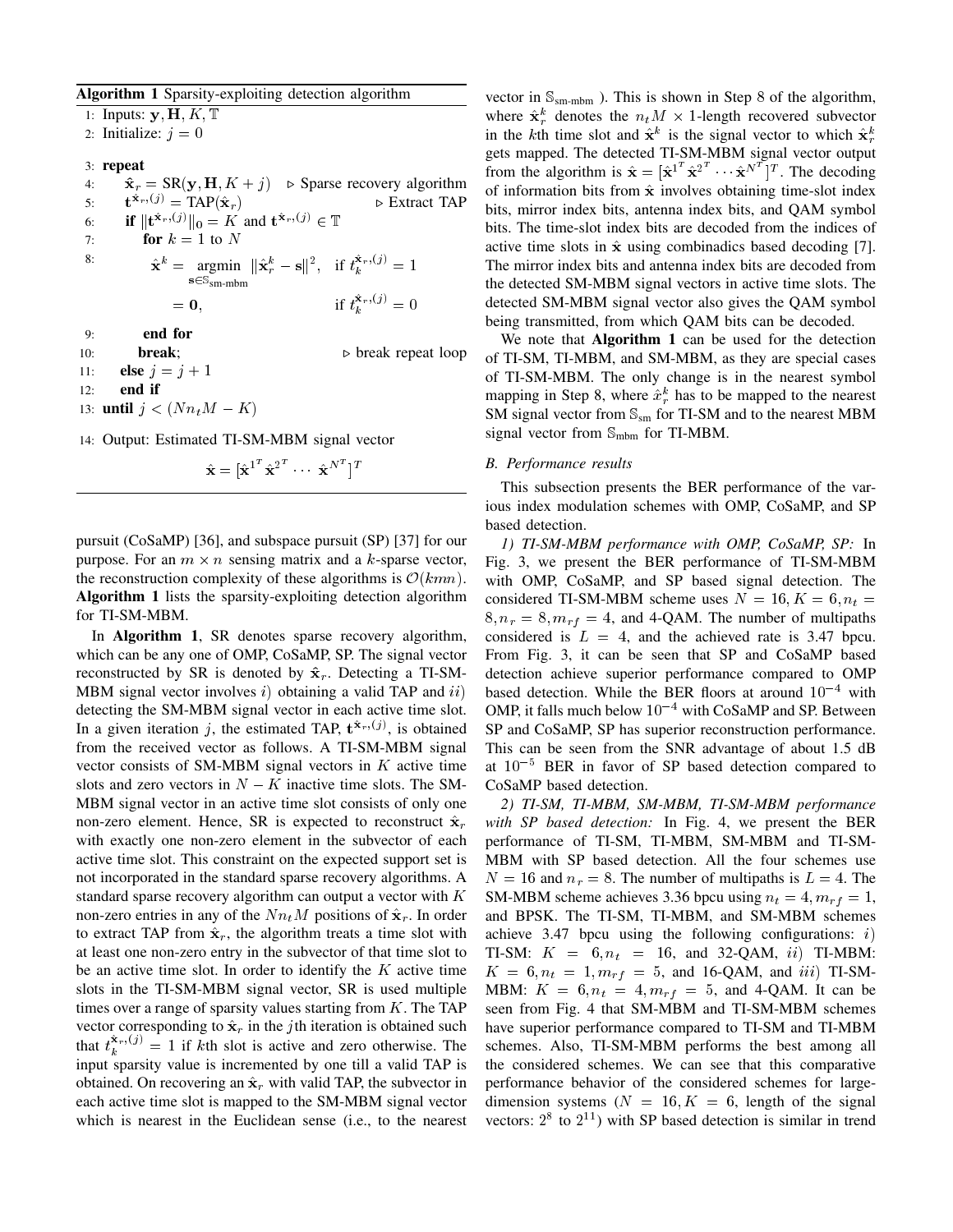

Fig. 3. BER performance of TI-SM-MBM with OMP, CoSaMP, and SP based detection.  $N = 16$ ,  $K = 6$ ,  $n_t = 8$ ,  $n_r = 8$ ,  $m_{rf} = 4$ , 4-QAM,  $L = 4$ , 3.47 bpcu.



Fig. 4. BER performance comparison of TI-SM, TI-MBM, SM-MBM, and TI-SM-MBM schemes with SP based detection.

compared to what was observed for small-dimension systems  $(N = 4, K = 2,$  length of the signal vectors:  $2<sup>4</sup>$  to  $2<sup>7</sup>$ ) with ML detection in Fig. 2. The reasoning we presented in Sec. II-E for the relative performance in Fig. 2 applies here as well.

*3)* Effect of the number of receive antennas,  $n_r$ : In Fig. 5, we present the BER performance of TI-SM, TI-MBM, SM-MBM and TI-SM-MBM schemes as a function of number of receive antennas at an SNR of 4 dB. It can be seen that the BER performance of TI-SM-MBM improves drastically with the increase in number of receive antennas compared to other schemes. TI-SM-MBM requires  $n_r = 9$  receive antennas to achieve a BER of  $10^{-4}$ , whereas SM-MBM requires  $n_r = 12$ and TI-MBM requires  $n_r = 22$  receive antennas to achieve the same BER. TI-SM exhibits poor performance with an error floor above  $10^{-4}$  BER. These results illustrate that indexing increased number of transmit entities (e.g., as in TI-SM-MBM) can render the possibility of achieving a reduction in the



Fig. 5. BER performance of TI-SM, TI-MBM, SM-MBM, and TI-SM-MBM schemes as a function of  $n_r$  with SP based detection at SNR = 4 dB.

## IV. INDEXED LOAD MODULATION

In this section, we first introduce the concept of load modulation for multiantenna systems [30],[31], and then present two indexing schemes for load modulated systems, namely, spatially-indexed load modulation (SI-LM) and time-indexed load modulation (TI-LM).

## *A. Load modulation for multiantenna systems*

In conventional RF transmitter hardware, circuit impedance is kept constant and a voltage is formed proportional to the information bearing signal. This is called the traditional 'voltage modulation'. It has the advantage that the circuit impedance can be matched to the antenna load impedance for optimum power transfer. A disadvantage, however, is that the PA needs to be backed-off considerably to ensure a linear response over the entire input voltage range. In spatially multiplexed multiantenna systems, separate PAs in each RF chain must be driven at high back-offs. RF hardware cost and power efficiency concerns thus become impediments to the deployment of massive antenna arrays.

Load modulation array refers to an array architecture wherein the antenna load impedances are chosen to be proportional to the information bearing signals while being driven by a sinusoid of fixed amplitude and phase and a single central power amplifier (CPA) [30]. Referring to a multiantenna transmitter, the load impedance in the *l*th antenna,  $Z_l(t)$ , is chosen to be proportional to the *l*th transmit signal  $s_l(t)$ ,  $l = 1, 2, \dots, n_t$ . The circuit that achieves this is called a load modulator. A load modulator can be implemented by means of varactor diodes or pin-diodes. Load modulation thus generates input currents to the antennas based on information bearing signals, in effect implementing the desired constellation in the analog domain [30]. Figure 6 shows a load modulation array.

The effective admittance seen by the power source is the  $\sum_{l=1}^{n_t} \frac{1}{Z_l(t)}$ . The single power source becomes equivalent to sum of the admittances of all antenna loads, i.e.,  $Y(t)$  =  $n_t$  parallel power sources, each with an average admittance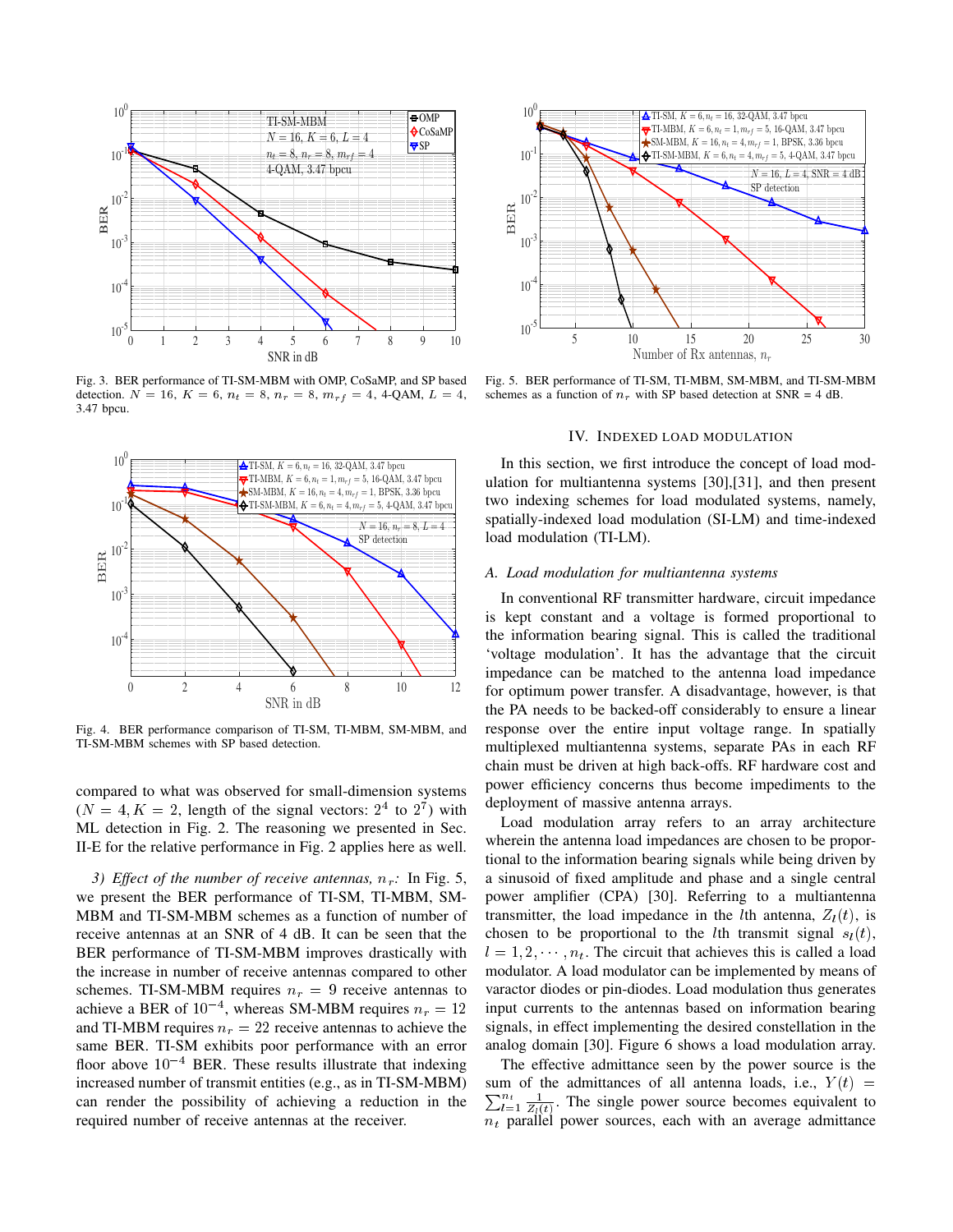

Fig. 6. Load modulation array.

 $Y(t)/n_t$ . Since  $Y(t)$  varies with the information bearing signals, there may be a mismatch between circuit impedance and effective antenna impedance, and so power may be reflected back to the CPA. A circulator is therefore used to redirect any reflected power to a resistor  $R$ . For massive antenna arrays (large  $n_t$ ), the law of large numbers ensures that the average admittance  $Y(t)/n_t$  does not vary much even while the individual admittances may vary significantly. So the circuit impedance can be matched to the average impedance, which results in only a small power being reflected back to the CPA. We term the assembly of the CPA, circulator, and  $n_t$  antennas and their associated load modulators as a *load modulation transmit unit* (LM-TU) – see Fig. 6.

The efficiency of the CPA in an LM-TU is determined by the peak to average sum power ratio (PASPR), which is the peak to average power ratio (PAPR) aggregated over all the antenna elements [32]. For massive antenna arrays, the PASPR tends asymptotically to one due to law of large numbers, and therefore the CPA can be operated at its highest efficiency. For small number of antennas, however, the PASPR can be more than one. To obtain a PASPR close to one with small number of antennas, it is desired that the sum power radiated by the antennas be made constant. A way to achieve this is to use phase modulation on the hypersphere (PMH) [32].

PMH uses points on the  $n_t$ -dimensional hypersphere to form the LM alphabet. Let  $\mathbb{S}_{lm}$  denote the  $n_M$ -ary LM alphabet, where  $n_M \triangleq |\mathbb{S}_{lm}|$ . Let  $\mathbb{S}_{H}(n_t, P) = \{ \mathbf{s} \in \mathbb{C}^{n_t} \mid ||\mathbf{s}||^2 = P \}$ denote the  $n_t$ -dimensional complex-valued hypersphere of denote the  $n_t$ -dimensional complex-valued hypersphere of radius  $\sqrt{P}$ . Then,  $\mathbb{S}_{\text{lm}} = \{s_1, s_2, \cdots, s_{n_M}\} \subset \mathbb{S}_{\text{H}}(n_t, P)$ . One way to obtain the signal vectors that constitute  $\mathbb{S}_{\text{lm}}$  is by generating uniformly distributed vectors on the hypersphere and clustering them [32]. An  $n_t \times 1$  signal vector s from  $\mathbb{S}_{lm}$ chosen based on  $\log_2 n_M$  information bits gets transmitted in a channel use by the  $n_t$  load modulators as shown in Fig. 6.

# *B. Spatially-indexed load modulation (SI-LM)*

It is noted that an LM-TU would require a higher peakpower rated CPA as the number of loads driven by it (i.e.,  $n<sub>t</sub>$ ) is increased. For example, it has been shown in [31] that an LM-TU with  $n_t = 100$  requires its CPA to have a peakpower rating which is about 21 times more than that of a per-stream PA in a conventional multiantenna system using spatial multiplexing with  $n_t = 100$ . A higher peak-power rated CPA poses challenges in terms of its thermal design



Fig. 7. Spatially-indexed load modulation scheme.

and number of gain stages [38]. A tradeoff thereby arises between PASPR (which requires a large antenna array) and peak-power rating of the CPA (whose design prefers small number of antennas/loads). A desirable configuration would then be to have multiple LM-TUs, say  $n<sub>L</sub>$  LM-TUs, each with a CPA that has a lower peak-power rating requirement. Transmit signals from all the LM-TUs could consequently be spatially multiplexed to obtain the same transmit sum power. While this spatial multiplexing of signals from multiple LM-TUs is one possibility, another interesting possibility is to spatially index the multiple LM-TUs. Such a scheme, which we call spatially-indexed LM (SI-LM) scheme, is presented in the following.

Consider a transmitter equipped with  $n<sub>L</sub>$  LM-TUs, each employing  $n_t$  antennas (Fig. 7). Every LM-TU is configured to generate an  $n<sub>M</sub>$ -ary alphabet on the  $n<sub>t</sub>$ -dimensional hypersphere via load modulation. Of the  $n_L$  LM-TUs,  $n_K$  LM-TUs are activated in each channel use. The remaining  $n_L - n_K$  LM-TUs remain inactive (i.e., OFF). A  $1 \times n_K$  switch connects the oscillator output to the  $n_K$  active LM-TUs. An  $n_L$ -length pattern of active/inactive status of the LM-TUs is called a LM-TU activation pattern (LAP). The LAP for a given channel use is chosen based on by  $\lfloor \log_2 {n_L \choose n_K} \rfloor$  bits. These bits are called the spatial-index bits. On each active LM-TU, an LM signal vector from  $\mathbb{S}_{\text{Im}}$  is transmitted so that  $n_K \log_2 n_M$  bits (called the LM bits) are conveyed by the  $n<sub>K</sub>$  active LM-TUs. The achieved rate in the SI-LM scheme therefore is given by

$$
\eta_{\text{si-lm}} = \left\lfloor \log_2 \binom{n_L}{n_K} \right\rfloor + n_K \log_2 n_M \quad \text{bpcu.} \tag{16}
$$

The SI-LM alphabet, denoted by  $\mathbb{S}_{\text{si-lm}}$ , which is the set of all  $n_L n_t \times 1$ -sized vectors that can be transmitted is given by

$$
\mathbb{S}_{\text{s}i\text{-}lm} = \left\{ \mathbf{s} = [\mathbf{s}_1^T \mathbf{s}_2^T \cdots \mathbf{s}_{n_L}^T]^T : \mathbf{s}_j \in \mathbb{S}_{lm} \cup \mathbf{0}_{n_t}, \, \|\mathbf{s}\|_0 = n_K n_t, \, \mathbf{q}^{\mathbf{s}} \in \mathbb{L} \right\},\tag{17}
$$

where  $s_j$  is the  $n_t \times 1$  transmitted vector from the jth LM-TU,  $\mathbb{S}_{\text{lm}}$  is the  $n_M$ -ary LM alphabet,  $\mathbf{0}_{n_t}$  is an  $n_t \times 1$  vector of zeros,  $\|\mathbf{s}\|_0$  is the  $l_0$ -norm of s,  $\mathbf{q}^s$  is the LAP corresponding to s, and  $\mathbb L$  is the set of all valid LAPs.

Assuming  $n_r$  antennas at the receiver, the received signal vector y can be written as  $y = Hs + n$ , where H denotes the  $n_r \times n_L n_t$  matrix of channel gains such that the gain from the  $j$ th transmit antenna to the *i*th receiver antenna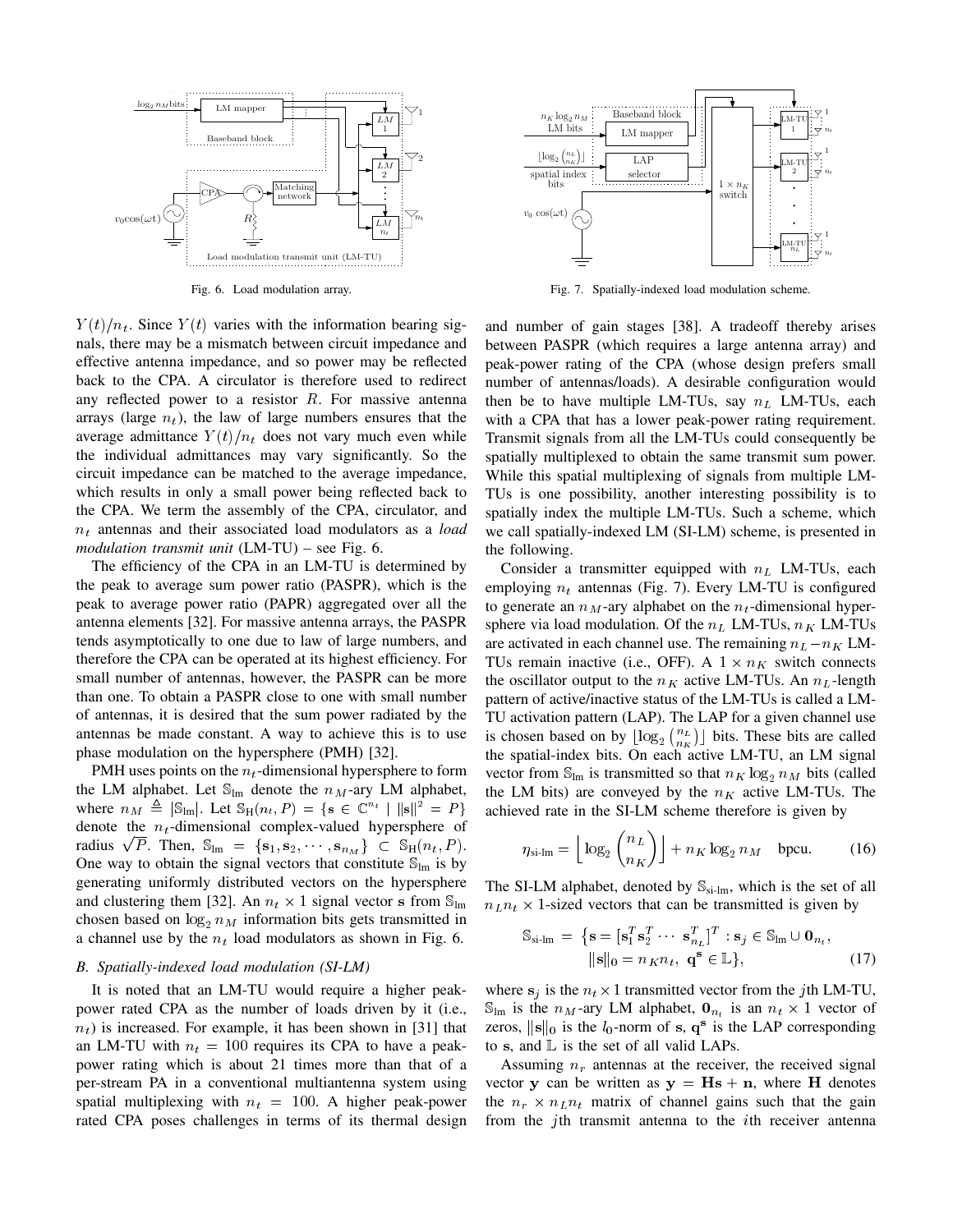$h_{ij} \sim \mathcal{CN}(0,1)$  and **n** is the  $n_r \times 1$  noise vector with  $\mathbf{n} \sim \mathcal{CN}(0, \sigma^2 \mathbf{I}).$ 

*ML detection performance:* In Fig. 8, we present the BER performance of various SI-LM and spatially-multiplexed LM (SMP-LM) schemes under ML detection. All schemes are configured to achieve 8 bpcu and have  $n_r = 16$ . We also present the BER performance of conventional LM without indexing  $(n_L = 1)$  and conventional SMP (i.e., SMP without LM) that achieve 8 bpcu. Every LM-TU is assumed to have  $n_t = 8$  antennas (loads). The required LM alphabets are obtained on the  $n_t$ -dimensional hypersphere using the spherical k-means clustering (kMC) algorithm [32],[39]. The following observations can be made from Fig. 8.

- At  $10^{-4}$  BER, we observe that conventional LM (without indexing) performs better by about 2 dB compared to conventional SMP with BPSK. By using a signaling alphabet that is simultaneously optimized over  $n_t = 8$ dimensions, LM is able to achieve this better performance compared to conventional SMP that operates with a per dimension signaling alphabet.
- When the transmitter is equipped with multiple LM-TUs  $(n_L > 1)$ , SI-LM performs better than SMP-LM. For example, SI-LM with  $n_L = 4, n_K = 1$ , and  $n_M = 64$ performs better by about 2.5 dB compared to SMP-LM with  $n_L = 4$ ,  $n_K = 4$ , and  $n_M = 4$ . Note that SI-LM achieves this improved performance despite using a larger alphabet size (i.e.,  $n_M = 64$  and 4 for SI-LM and SMP-LM, respectively). This is because the effect of spatial interference in SMP-LM outweighs the effect of adding more signal points on the hypersphere in SI-LM. Also, the SNR advantage of SI-LM over SMP-LM increases with  $n<sub>L</sub>$  since number of index bits increases with increased number of LM-TUs.

#### *C. Time-indexed load modulation (TI-LM)*

Motivated by the performance gains offered by time indexing in SM and MBM (in Sec. II), here, we investigate the potential performance benefits of time indexing in LM. Towards this, we consider a system model which similar to the model considered for TI-SM and TI-MBM in Sec. II. The channel is assumed to be frequency selective with L multipaths. Each transmission frame consists of  $N + L - 1$ time slots, with N slots for data transmission and  $L - 1$ slots for CP. Of the  $N$  time slots, only  $K$  slots are used for data transmission. The remaining  $N - K$  slots stay silent. The choice of which  $K$  slots among the  $N$  slots are selected for transmission conveys  $\lfloor \log_2 {N \choose K} \rfloor$  information bits. These bits are called 'time index bits' and the selected time slots are called 'active slots' in the frame. An N-length pattern of active/inactive status of the slots in a frame is called a 'timeslot activation pattern' (TAP). There are  $\binom{N}{K}$  possible TAPs, of which  $2^{\lfloor \log_2 {N \choose K} \rfloor}$  are used and they form the set of valid TAPs. On each active slot, an LM signal vector from  $\mathbb{S}_{lm}$  is transmitted so that  $K \log_2 n_M$  bits are conveyed in K active



Fig. 8. BER performance of spatially-indexed LM and spatially-multiplexed LM with  $n_t = 8$ ,  $n_r = 16$ , and 8 bpcu in flat fading with ML detection. Conventional LM and SMP performance are also shown.

slots. The achieved rate in the TI-LM scheme is given by

$$
\eta_{\text{ti-lm}} = \frac{1}{N + L - 1} \left[ \left\lfloor \log_2 \binom{N}{K} \right\rfloor + K \log_2 n_M \right] \quad \text{bpcu}.
$$

The TI-LM alphabet, denoted by  $\mathbb{S}_{\text{ti-lm}}$ , is the set of  $Nn_t \times 1$ sized vectors obtained by concatenating  $N$  vectors each of size  $n_t \times 1$ , as follows:

$$
\mathbb{S}_{\text{u-lm}} = \left\{ \mathbf{s} = [\mathbf{s}_1^T \mathbf{s}_2^T \cdots \mathbf{s}_N^T]^T : \mathbf{s}_j \in \mathbb{S}_{\text{lm}} \cup \mathbf{0}_{n_t}, \; |\!|\mathbf{s}|\!|_0 = Kn_t, \; \mathbf{t}^{\mathbf{s}} \in \mathbb{T} \right\},\tag{18}
$$

where  $\mathbb T$  denotes the set of valid TAPs and  $t^s$  denotes the TAP corresponding to s. An  $Nn_t \times 1$  TI-LM signal vector from  $\mathbb{S}_{\text{ti-lm}}$  is transmitted over N slots in a frame.

The channel is assumed to remain constant over one frame duration and to be perfectly known at the receiver. After the removing the CP, the  $Nn_r \times 1$  received signal vector can be written as  $y = Hs + n$ , where n is  $Nn_r \times 1$  noise vector with  $\mathbf{n} \sim \mathcal{CN}(\mathbf{0}, \sigma^2 \mathbf{I})$  and H is  $Nn_r \times Nn_t$  equivalent block circulant matrix having the same form and statistics as in (6).

*ML detection performance:* In Fig. 9, we present the BER performance of TI-LM scheme with  $N = 4$ ,  $K = 2$ ,  $n_t = 8$ ,  $n_M$  = 32,  $L$  = 2, and 2.4 bpcu. The performance of conventional LM (without time indexing) with the same 2.4 bpcu is also presented for comparison. The conventional LM achieves 2.4 bpcu using  $N = 4$ ,  $n_t = 8$ ,  $n_M = 8$ ,  $L = 2$ . Both systems use  $n_r = 8$  and ML detection. The LM alphabets are obtained from the spherical kMC algorithm as before. At  $10^{-4}$ BER, it is seen that TI-LM performs better by about 1.5 dB compared to conventional LM without time indexing, which is due to reduced ISI in TI-LM.

## V. CONCLUSIONS

Conveying information bits through indexing transmission entities is an efficient signaling approach. In this paper, we presented index modulation schemes in which transmit antennas, time slots, and RF mirrors are indexed simultaneously. ML detection performance of these schemes pointed to very good performance possible through indexing of multiple entities.